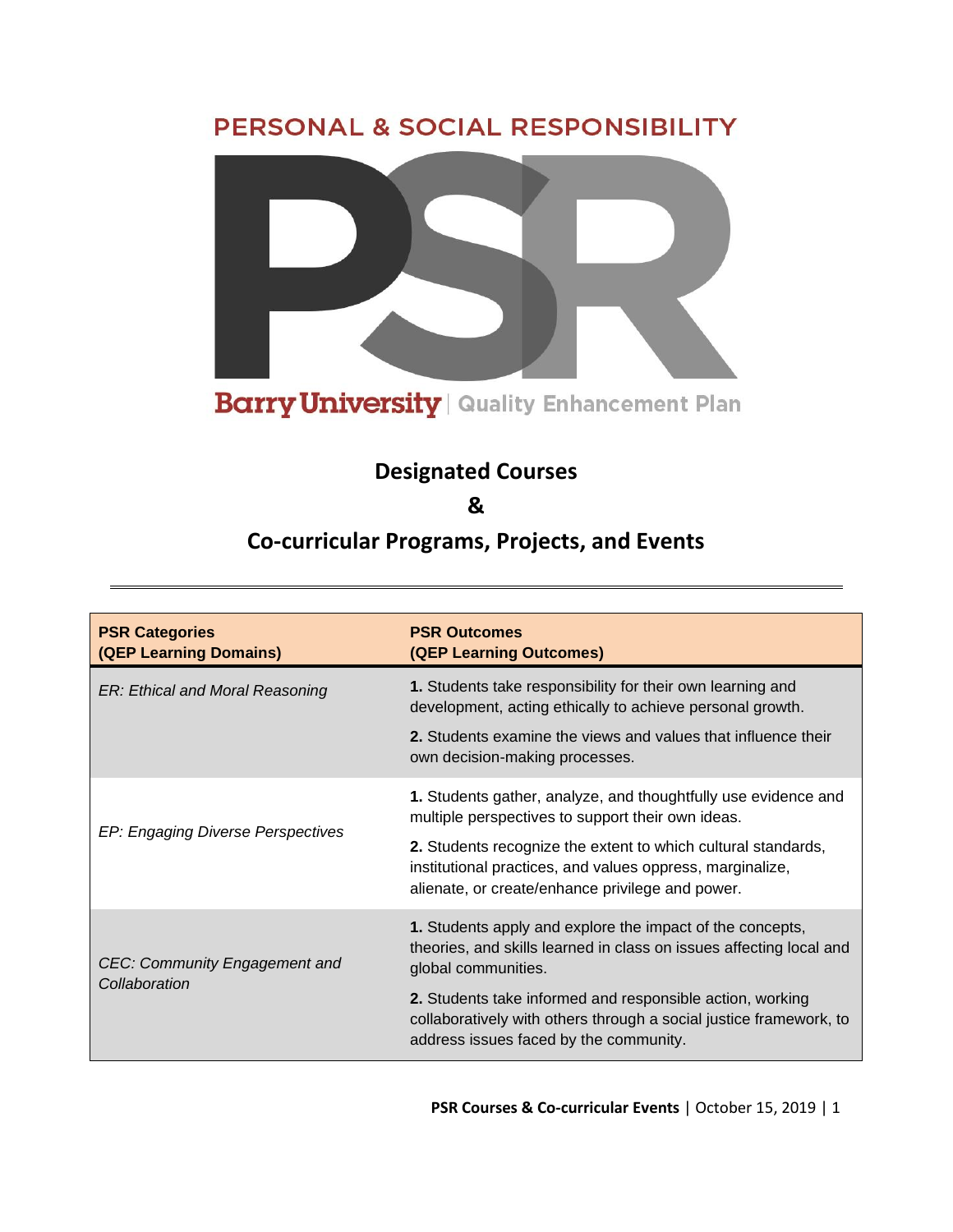| <b>Designated PSR Courses</b>                                                                              |                 |
|------------------------------------------------------------------------------------------------------------|-----------------|
| ART 330-01: World Art II Since 1400 (Ewing)                                                                | EP: 2           |
| BIO 110 (3 sections): Biological Foundations (Heingartner, Schoffstall, Vega)                              | <b>ER: 2</b>    |
| BIO 111L: Biological Foundations II Lab (Macía)                                                            | EP: 1           |
| BIO 341L-L1: Genetics Laboratory (Jimenez)                                                                 | EP: 1           |
| BUS 366-01: International Business (Castater)                                                              | EP: 2           |
| CHE 490-01: Senior Seminar (Fisher)                                                                        | CEC: 2          |
| CLB 440-01: Medical Microbiology (Ackbarali)                                                               | CEC: 1          |
| COM 104-01: Interpersonal Communication (Nelson)                                                           | EP: 2           |
| CRM 200-01 & 02: Introduction to Criminology (Esposito)                                                    | EP: 2           |
| CS 305: Computer Science (Jimenez)                                                                         | CEC: 1          |
| ENG 111 (all sections): First-Year Composition & Rhetoric (Banaji, Crossgrove, Greenbaum,<br>Jones, Mihut) | ER: 2           |
| ENG 112 (all sections): Techniques of Research (Banaji, Crossgrove, Jones, Mihut)                          | CEC: 1          |
| ENG 210 (all sections): Writing about Literature (Banjai, Bowers, Byrnes, Cartright,<br>Crossgrove)        | <b>ER: 2</b>    |
| <b>ENG 234: Major American Writers (Bowers)</b>                                                            | EP: 2           |
| ENG 404-01: Persuasive Writing (Byrne)                                                                     | EP: 1           |
| HIS 150-01 & 03: The Meaning of History (Smith)                                                            | EP: 1           |
| MAT 107-01: General Education Math (de la Cruz)                                                            | <b>CEC: 1</b>   |
| MAT 213-01: Calculus III (Zivanovich)                                                                      | ER: 1; EP: 1, 2 |
| NUR 426: Health Policy, Politics, and Advocacy (Subramoney/Diaz-Cruz)                                      | ER: 2; EP:1, 2  |
| ORI 100: First-Year Seminar and Orientation                                                                | ER: 1           |
| POS 201-01, 02, 03, & 04: American Government (Blumenfeld, Foreman, & Auserdan)                            | ER: 2           |

**PSR Courses & Co-curricular Events** | October 15, 2019 | 2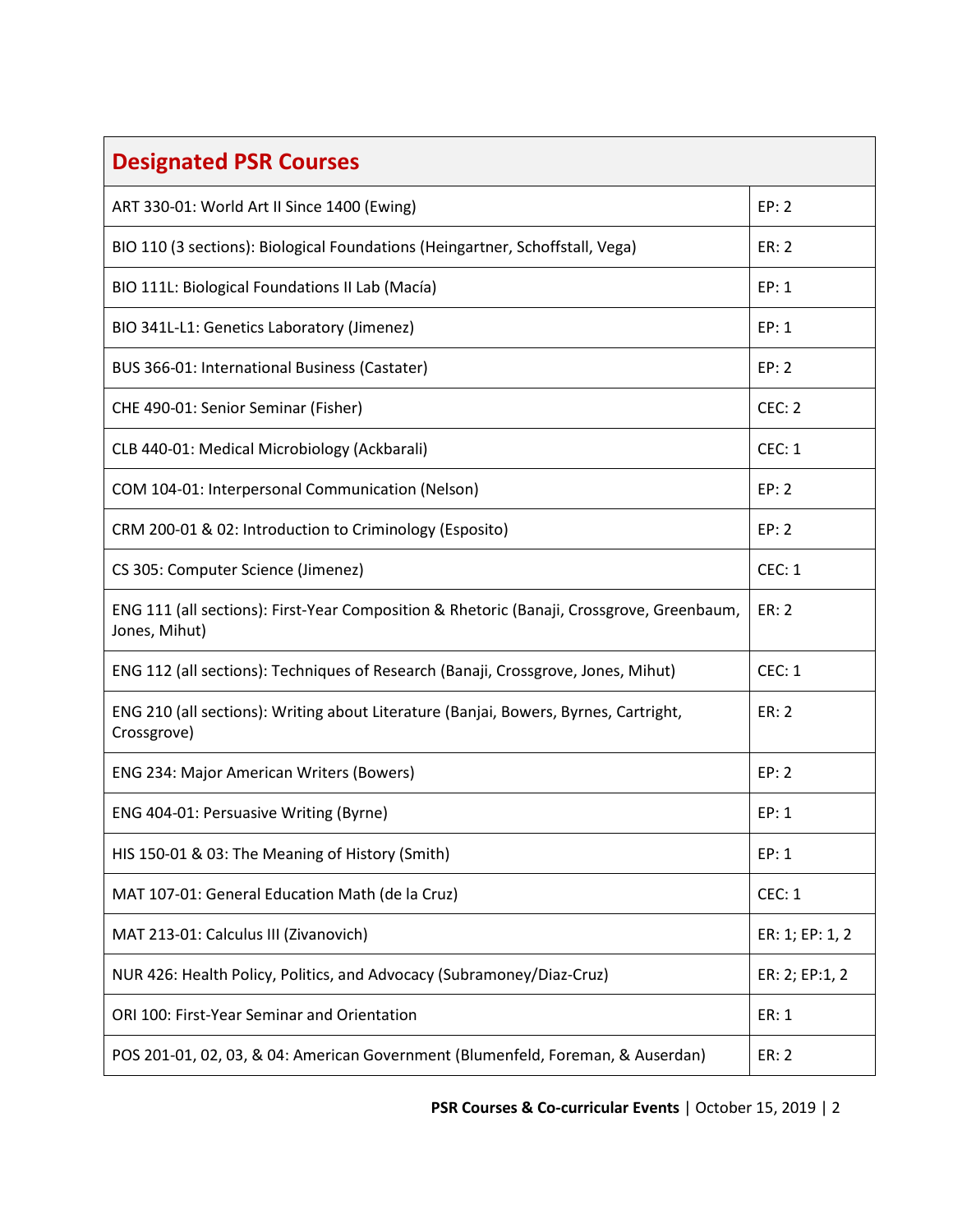| PSY 497-01 & 02: Senior Seminar (Hall)                                                             | CEC: 2                         |
|----------------------------------------------------------------------------------------------------|--------------------------------|
| SES 340-01 & 02: Adapted Physical Activity in Sport and Recreation (Kegeles)                       | EP: 2                          |
| SOC 200 (6 sections): Perspective Consciousness and Social Justice (Finley, Konczal,<br>Schlaerth) | EP: 2                          |
| SPA 307-01: Advanced Conversation (Calvo Peña)                                                     | EP: 1, 2                       |
| SPA 315-01: Reading and Text Analysis Techniques (Nodarse)                                         | EP: 2                          |
| SPE 101-01, 02, 03, 10, & 11: Fundamentals of Speech (Steele)                                      | EP: 2                          |
| SW 323: Service Learning and Social Work Practice                                                  | CEC: 1, 2                      |
| THE 201 (2 sections): Theology: Faiths, Beliefs, and Traditions (Presmanes)                        | CEC: 2                         |
| THE 308-01: God and Suffering (Schaab)                                                             | EP: 1                          |
| TSL 400-01/5Y: ESOL Issues and Strategies (Ban)                                                    | ER: 1; EP: 1; EP:<br>2; CEC: 1 |
| <b>Designated SL Courses</b>                                                                       |                                |
| ACC 362-01: Federal Income Tax (Kemerer)                                                           | <b>CEC: 1</b>                  |
| ART 333-01: Poster Design (Beltran)                                                                | CEC: 1                         |
| BIO 295/395/495-06: Research (Bingham)                                                             | CEC: 1, 2                      |
| BIO 308-L: Environmental Science Lab (Macia)                                                       | CEC: 1, 2                      |
| CHE 135: Consumer Chemistry (Hamilton)                                                             | CEC:1, 2                       |
| CHE 490: Senior Seminar (Fisher)                                                                   | CEC: 2                         |
| COM 201-01: Introduction to Communication (Nelson)                                                 | CEC: 1, 2                      |
| COM 201-02: Introduction to Communication (Gordon)                                                 | CEC: 1, 2                      |
|                                                                                                    |                                |
| CS 305-01: Computer Science (Jimenez)                                                              | CEC: 1, 2                      |
| ENG 447-01: Technical & Scientific Research, Writing, and Editing                                  | CEC: 1                         |
| FIN 356-01: Student Managed Investment Fund (Morrell)                                              | CEC: 1, 2                      |

**PSR Courses & Co-curricular Events** | October 15, 2019 | 3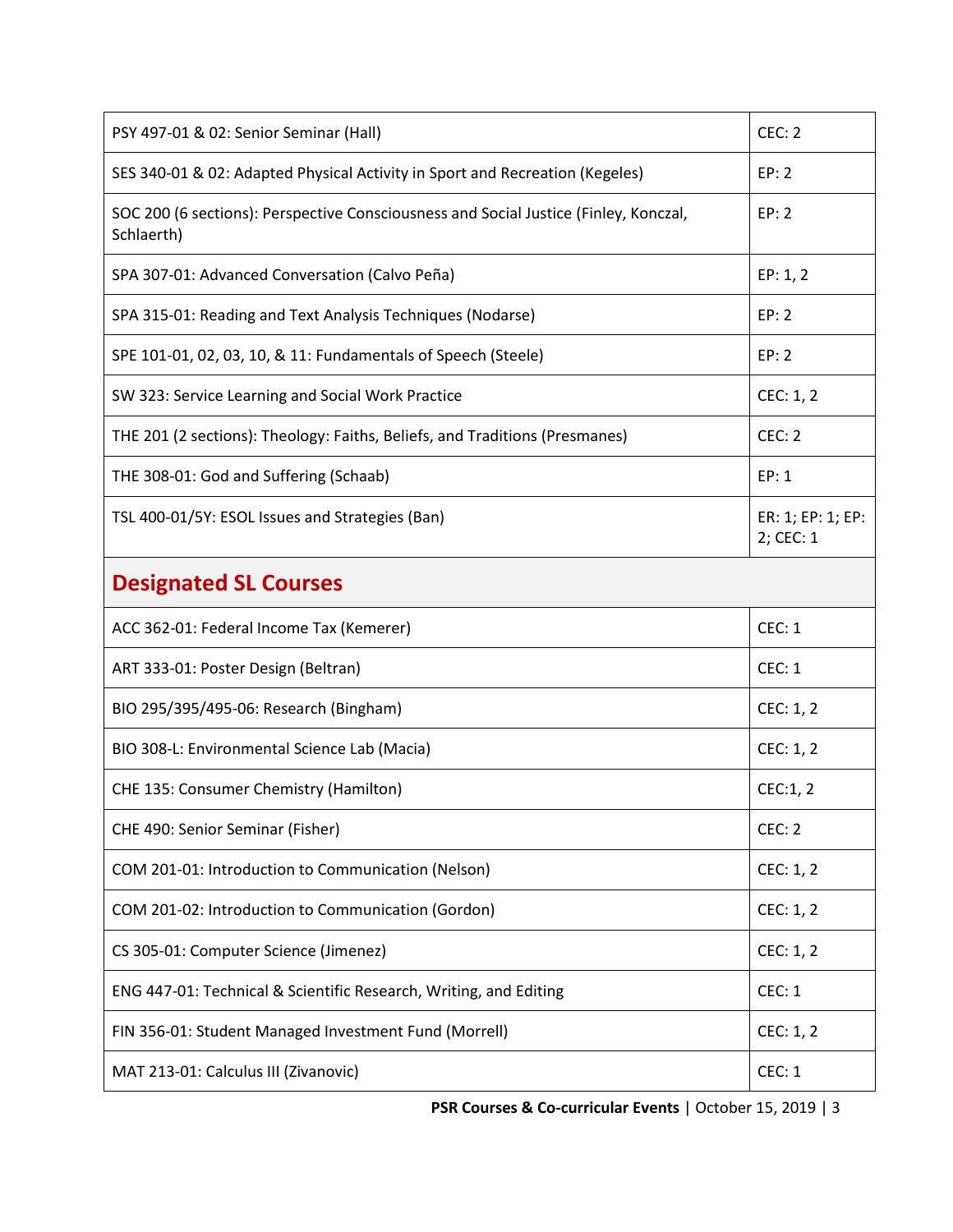| MKT 326-01: Digital Marketing (Doss)                                                                          | CEC: 1        |
|---------------------------------------------------------------------------------------------------------------|---------------|
| NUR 300-SL: Nursing Study Abroad (Shaw)                                                                       | CEC: 1, 2     |
| NUR 422-01: Community/Public Health Nursing (Shaw)                                                            | CEC: 1, 2     |
| NUR 422-02: Community/Public Health Nursing (Hare)                                                            | CEC: 1        |
| NUR 422-03: Community/Public Health Nursing (Carr)                                                            | <b>CEC: 1</b> |
| PHO 426: Documentary Photography (Weber)                                                                      | <b>CEC: 1</b> |
| PSY 497-01/02: Senior Seminar (Hall)                                                                          | CEC: 1, 2     |
| SES 380: Facility Design and Event Management (Workman)                                                       | CEC: 1        |
| SOC 200-01: Perspective Consciousness and Social Justice                                                      | CEC: 1, 2     |
| SOC 246-01: Marriage and Family (Finley)                                                                      | <b>CEC: 1</b> |
| SOC 426 & 526-01: Sociology of Violence (Finley)                                                              | <b>CEC: 1</b> |
| SPA 499: Internship (Calvo-Peña)                                                                              | CEC: 1, 2     |
| SW 323: Service Learning and Social Work Practice                                                             | CEC: 1, 2     |
| THE 201: Theology: Faith, Beliefs, and Traditions (Clements, Jones, Padilla, Presmanes,<br>Schaab, Stalnaker) | CEC: 1, 2     |
| THE 311-01: Sexuality, Sex, and Morality (Jones)                                                              | CEC: 1, 2     |

## **Designated PSR Co-curricular Programs, Projects, and Events**

| <b>Alternative Breaks</b>                                                                                                                                                                                                                                                                                                                                                                                                                                                                                                                                                                                                                                                                                                                                                                                                                            | EP: 2; CEC: 1, 2 |
|------------------------------------------------------------------------------------------------------------------------------------------------------------------------------------------------------------------------------------------------------------------------------------------------------------------------------------------------------------------------------------------------------------------------------------------------------------------------------------------------------------------------------------------------------------------------------------------------------------------------------------------------------------------------------------------------------------------------------------------------------------------------------------------------------------------------------------------------------|------------------|
| Alternative Breaks is a co-curricular program that provides students with community-<br>based immersion experiences designed to build awareness of social, political, and<br>environmental issues through learning, reflection, and service that benefits diverse<br>populations. Participants are encouraged to develop empathy, understanding, and<br>motivation towards action for social justice in local, regional, national, and global<br>contexts. Students develop leadership skills such as effective communication, intercultural<br>knowledge, and critical thinking as well as a long-term commitment to civic engagement.<br>Moreover, students form friendships with one another, build beneficial relationships with<br>faculty and staff advisors, and collaborate with community leaders to address issues in a<br>meaningful way. |                  |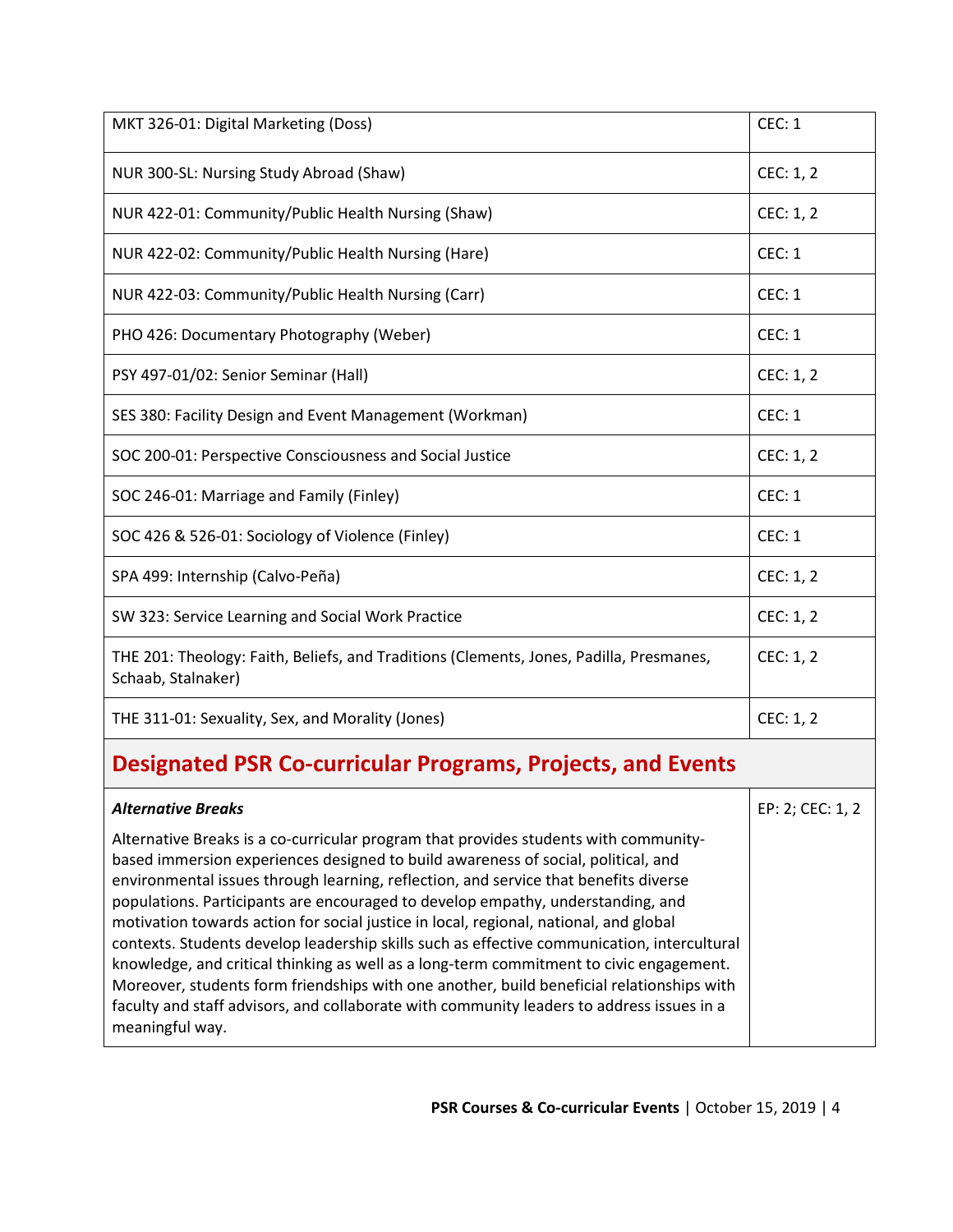| <b>Career Readiness Certification Program</b>                                                                                                                                                                                                                                                                                                                                                                             | ER: 1         |
|---------------------------------------------------------------------------------------------------------------------------------------------------------------------------------------------------------------------------------------------------------------------------------------------------------------------------------------------------------------------------------------------------------------------------|---------------|
| The goal of this program is to provide students with opportunities to learn about career<br>competencies, and why employers find them important; to reflect on how to gain and<br>articulate those competencies in a resume or job interview; and to serve their community<br>while demonstrating a mastery of these competencies in internships and jobs.                                                                |               |
| <b>College Brides Walk</b>                                                                                                                                                                                                                                                                                                                                                                                                | EP: 2         |
| Event (held in February) that includes speakers, performances, workshops, and<br>activism/advocacy activities designed to raise awareness about domestic and dating<br>violence.                                                                                                                                                                                                                                          |               |
| <b>Community Engagement Fair</b>                                                                                                                                                                                                                                                                                                                                                                                          | <b>CEC: 1</b> |
| Annual event at which students may (a) explore community agency mission, programs,<br>and services; (b) discuss opportunities for collaborative service and community-based<br>research; and (c) sign up for specific community-partner events.                                                                                                                                                                           |               |
| <b>Deliberative Dialogue Series</b>                                                                                                                                                                                                                                                                                                                                                                                       | ER: 2; CEC: 1 |
| Moderated forums (held twice each semester) at which civic engagement stakeholders<br>from the campus and community work towards a shared understanding of social issues,<br>practical solutions to those issues, and recommendations for workable public policy.                                                                                                                                                         |               |
| <b>Emerging Leaders Program</b>                                                                                                                                                                                                                                                                                                                                                                                           | ER: 2; EP: 2  |
| Leadership certificate program (during the fall semester) that provides experiential<br>opportunities for students to enhance leadership skills, raise social awareness, and<br>stimulate intellectual growth. Program introduces students to the concept of social<br>change and leadership development through a process of self-discovery.                                                                             |               |
| <b>Environmental Leadership Experience</b>                                                                                                                                                                                                                                                                                                                                                                                | EP: 2         |
| Two-week experiential program (in May) focused on sustainable agricultural ecosystems<br>and environmental stewardship. Program offers hands-on activities at the Adrian<br>Dominican Motherhouse Permaculture site, with service trips and visits to local points of<br>interest. Students and advisors meet prior to the trip to learn best practices, innovative<br>solutions, and current sustainability initiatives. |               |
| <b>Ethical Leadership Conference</b>                                                                                                                                                                                                                                                                                                                                                                                      | EP: 2         |
| Annual conference (in September) that provides students with opportunities to explore<br>their leadership potential, interact with peers and presenters, and develop a greater<br>understanding of how they can make positive contributions in the world. Features<br>keynote speakers and breakout sessions relevant to both established and emerging<br>student leaders.                                                |               |
| <b>Founders' Week Distinguished Lecture and Student Leader Dinner</b>                                                                                                                                                                                                                                                                                                                                                     | EP: 1         |
| The Founders' Week Distinguished Lecture is an annual (November) tradition that                                                                                                                                                                                                                                                                                                                                           |               |

**PSR Courses & Co-curricular Events** | October 15, 2019 | 5